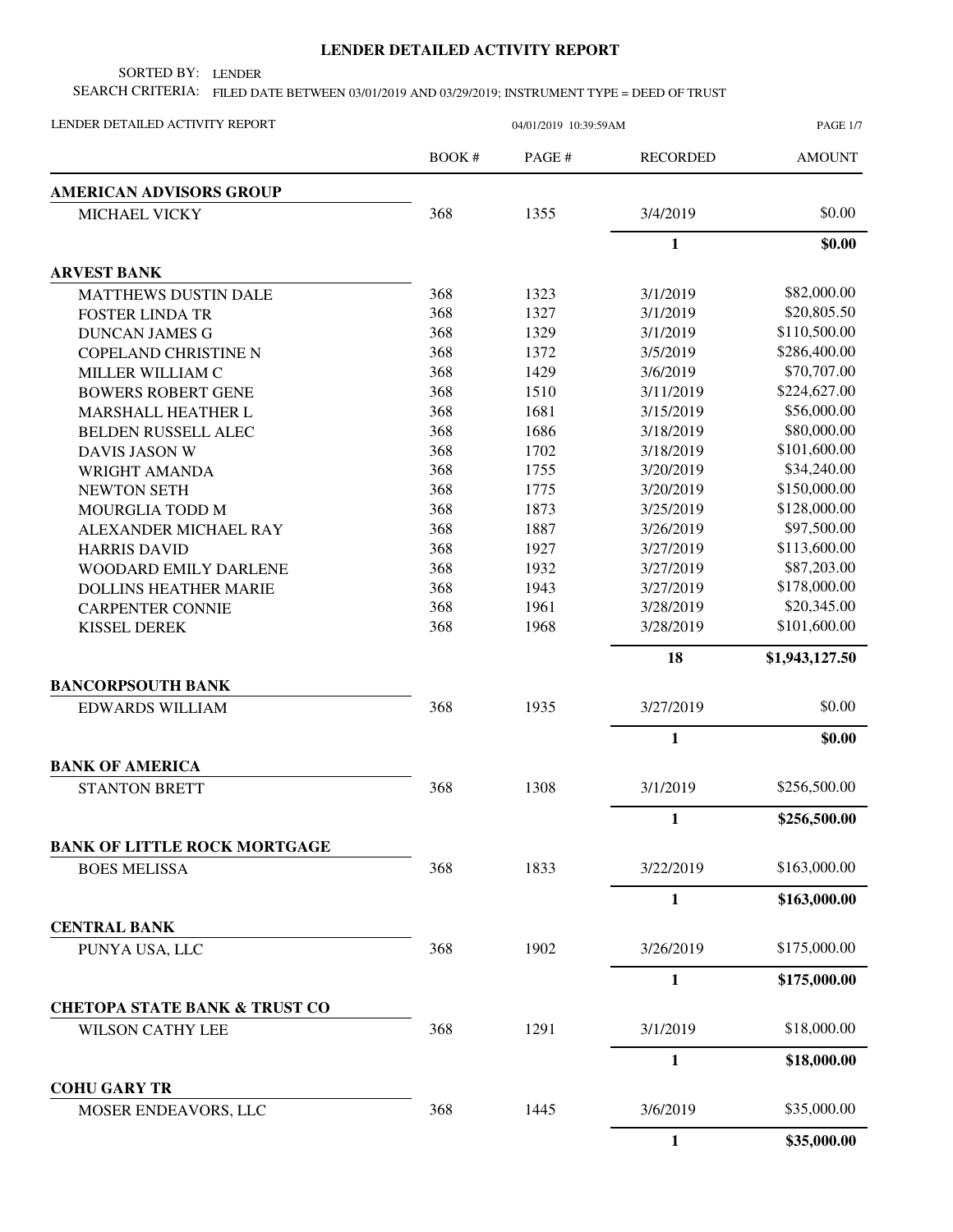PAGE 2/7

|                                                      | <b>BOOK#</b> | PAGE # | <b>RECORDED</b>         | <b>AMOUNT</b>  |
|------------------------------------------------------|--------------|--------|-------------------------|----------------|
| <b>COHU PATRICIA</b>                                 |              |        |                         |                |
| MOSER ENDEAVORS, LLC                                 | 368          | 1446   | 3/6/2019                | \$25,000.00    |
|                                                      |              |        | $\mathbf{1}$            | \$25,000.00    |
| <b>COMMERCE BANK</b>                                 |              |        |                         |                |
| <b>GOFF CHUCK</b>                                    | 368          | 1981   | 3/29/2019               | \$254,375.00   |
|                                                      |              |        | $\mathbf{1}$            | \$254,375.00   |
| <b>COMMISSIONER OF HOUSING AND URBAN DEVELOPMENT</b> |              |        |                         |                |
| MICHAEL VICKY L                                      | 368          | 1356   | 3/4/2019                | \$99,000.00    |
|                                                      |              |        | 1                       | \$99,000.00    |
| <b>COMMUNITY BANK &amp; TRUST</b>                    |              |        |                         |                |
| <b>KERALA BROTHERS, LLC</b>                          | 368          | 1305   | 3/1/2019                | \$1,463,000.00 |
| <b>MAIN JOHN P</b>                                   | 368          | 1423   | 3/6/2019                | \$12,000.00    |
| <b>FOSTER ELIZABETH A</b>                            | 368          | 1526   | 3/11/2019               | \$115,000.00   |
| <b>ARTHERTON ANGELA</b>                              | 368          | 1675   | 3/15/2019               | \$105,000.00   |
| <b>BROWN KATHERINE L</b>                             | 368          | 1718   | 3/19/2019               | \$172,000.00   |
| <b>COMBS CODY G</b>                                  | 368          | 1776   | 3/21/2019               | \$80,000.00    |
| NEVELLE, LLC                                         | 368          | 1915   | 3/26/2019               | \$137,500.00   |
| <b>IVIE JANET M</b>                                  | 368          | 1923   | 3/27/2019               | \$19,000.00    |
| <b>DICHARRY BETTY M</b>                              | 368          | 1925   | 3/27/2019               | \$88,500.00    |
| PERRY GALE R                                         | 368          | 2032   | 3/29/2019               | \$14,950.00    |
|                                                      |              |        | 10                      | \$2,206,950.00 |
| <b>COMMUNITY NATIONAL BANK &amp; TRUST</b>           |              |        |                         |                |
| TALLMAN MATTHEW SCOTT                                | 368          | 1730   | 3/19/2019               | \$50,000.00    |
|                                                      |              |        | 1                       | \$50,000.00    |
| <b>CREATIVE INVESTMENTS, LLC</b>                     |              |        |                         |                |
| DIAMOND IDGGZ INVESTMENT GROUP, LLC                  | 368          | 2015   | 3/29/2019               | \$75,000.00    |
|                                                      |              |        | 1                       | \$75,000.00    |
| <b>DAS ACQUISITION COMPANY</b>                       |              |        |                         |                |
| <b>WALTRIP MIRANDA</b>                               | 368          | 1493   | 3/8/2019                | \$197,600.00   |
| <b>ZIMMERMAN LEAH MAE</b>                            | 368          | 1721   | 3/19/2019               | \$181,717.00   |
| <b>WELLS RAYMOND E</b>                               | 368          | 1966   | 3/28/2019               | \$73,641.00    |
| <b>TILTON SHAWN</b>                                  | 368          | 2019   | 3/29/2019               | \$141,464.00   |
|                                                      |              |        | $\overline{\mathbf{4}}$ | \$594,422.00   |
| <b>DITECH FINANCIAL</b>                              |              |        |                         |                |
| <b>ADAMS LEON KENT</b>                               | 368          | 1298   | 3/1/2019                | \$108,000.00   |
|                                                      |              |        | $\mathbf{1}$            | \$108,000.00   |
| <b>FCS FINANCIAL</b>                                 |              |        |                         |                |
| <b>BOWMAN TERESA R</b>                               | 368          | 1540   | 3/11/2019               | \$344,000.00   |
| <b>CARTER JILL ANN</b>                               | 368          | 1607   | 3/14/2019               | \$114,370.00   |
| PERIMAN APRIL NICOLE                                 | 368          | 1664   | 3/15/2019               | \$109,550.00   |
|                                                      |              |        | 3                       | \$567,920.00   |
| FEDERAL HOUSING COMMISSIONER                         |              |        |                         |                |
| <b>JAY CLARA J</b>                                   | 368          | 1699   | 3/18/2019               | \$98,100.00    |
|                                                      |              |        | $\mathbf{1}$            | \$98,100.00    |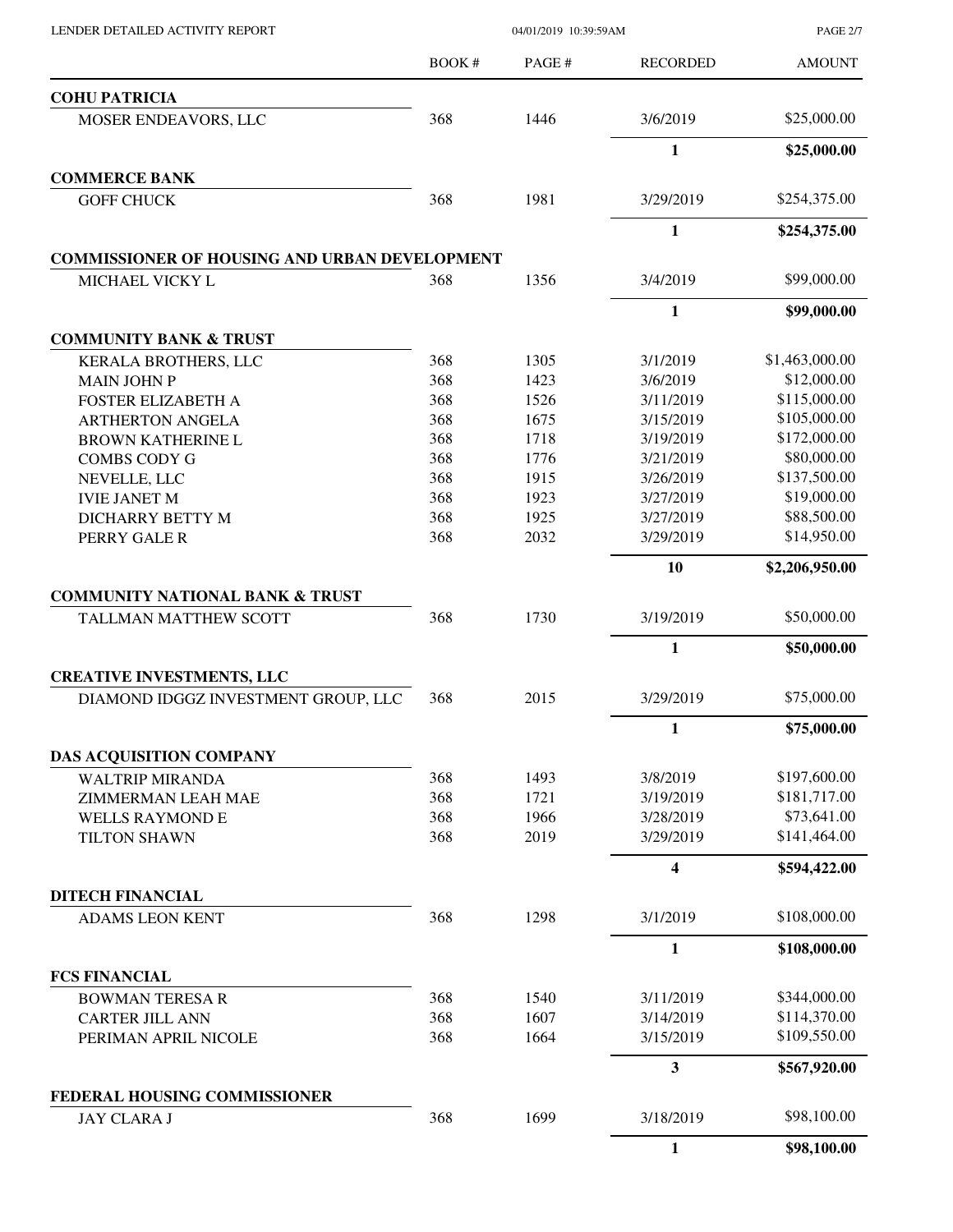PAGE 3/7

|                                               | <b>BOOK#</b> | PAGE# | <b>RECORDED</b> | <b>AMOUNT</b>  |
|-----------------------------------------------|--------------|-------|-----------------|----------------|
| <b>FIRST COMMUNITY BANK</b>                   |              |       |                 |                |
| <b>LOWE SHELBY L</b>                          | 368          | 1337  | 3/4/2019        | \$102,000.00   |
| <b>MORRIS SHIRLEY JEAN</b>                    | 368          | 1338  | 3/4/2019        | \$20,000.00    |
| <b>LARA ELIANA N</b>                          | 368          | 1347  | 3/4/2019        | \$88,888.00    |
| <b>NORRIS SHUANA</b>                          | 368          | 1399  | 3/5/2019        | \$372,000.00   |
| <b>CAMERER PHILLIP</b>                        | 368          | 1516  | 3/11/2019       | \$575,000.00   |
| <b>MOORE MARTIN JAY</b>                       | 368          | 1537  | 3/11/2019       | \$161,000.00   |
| <b>SMITH KELSEY</b>                           | 368          | 1647  | 3/15/2019       | \$215,900.00   |
| HICKMAN LORI A                                | 368          | 1707  | 3/18/2019       | \$342,000.00   |
| <b>BAKER TODD</b>                             | 368          | 1737  | 3/19/2019       | \$6,678.00     |
| <b>LANNON RAMONA</b>                          | 368          | 1753  | 3/19/2019       | \$73,000.00    |
| <b>HERBERT FRANK</b>                          | 368          | 1975  | 3/28/2019       | \$130,000.00   |
|                                               |              |       | 11              | \$2,086,466.00 |
| <b>FIRSTTRUST HOME LOANS</b>                  |              |       |                 |                |
| ROTHMAN RAY E                                 | 368          | 1599  | 3/13/2019       | \$99,956.00    |
| <b>FLAGSTAR BANK</b>                          |              |       | $\mathbf{1}$    | \$99,956.00    |
| <b>MCCOY JENNIFER R</b>                       | 368          | 1287  | 3/1/2019        | \$145,353.00   |
|                                               |              |       | $\mathbf{1}$    | \$145,353.00   |
| <b>FLAT BRANCH MORTGAGE</b>                   |              |       |                 |                |
| <b>HOUSLEY TINA L</b>                         | 368          | 1282  | 3/1/2019        | \$130,625.00   |
| <b>DENEFRIO SHIRL</b>                         | 368          | 1284  | 3/1/2019        | \$68,181.00    |
| ALCORN CHRISTINA M                            | 368          | 1293  | 3/1/2019        | \$126,000.00   |
| SPENCE SCOTT                                  | 368          | 1302  | 3/1/2019        | \$109,610.00   |
| <b>BATSON RANDELL</b>                         | 368          | 1312  | 3/1/2019        | \$78,900.00    |
| <b>GUILD JERRIKA</b>                          | 368          | 1316  | 3/1/2019        | \$72,424.00    |
| <b>UNRUH BRANDI</b>                           | 368          | 1318  | 3/1/2019        | \$114,939.00   |
| <b>FLIPPO THOMAS</b>                          | 368          | 1320  | 3/1/2019        | \$60,000.00    |
| MASSEY REBECCA                                | 368          | 1349  | 3/4/2019        | \$237,616.00   |
| <b>FRASIER BELVA D</b>                        | 368          | 1401  | 3/5/2019        | \$57,099.00    |
| THOMPSON CHRISTOPHER                          | 368          | 1442  | 3/6/2019        | \$80,640.00    |
| <b>RATLEY LYNN</b>                            | 368          | 1465  | 3/7/2019        | \$108,155.00   |
| <b>QUINLEY KATHLEEN J</b>                     | 368          | 1672  | 3/15/2019       | \$132,905.00   |
| PARRIGON TYLER                                | 368          | 1709  | 3/18/2019       | \$112,500.00   |
| <b>STUART STEPHEN</b>                         | 368          | 1723  | 3/19/2019       | \$129,010.00   |
| <b>COFFEY SAM D</b>                           | 368          | 1728  | 3/19/2019       | \$167,411.00   |
| <b>WARREN CIARRA</b>                          | 368          | 1786  | 3/21/2019       | \$63,822.00    |
| VAUGHN HAYLEY M                               | 368          | 1836  | 3/25/2019       | \$150,000.00   |
|                                               | 368          | 1841  | 3/25/2019       | \$142,864.00   |
| <b>FULLER JAMES</b>                           |              |       |                 | \$78,787.00    |
| <b>LEE BRENDA</b>                             | 368          | 1862  | 3/25/2019       |                |
| FERGUSON CHARLENE T                           | 368          | 1912  | 3/26/2019       | \$120,524.00   |
| FANOELE JOHN A                                | 368          | 1978  | 3/29/2019       | \$127,153.00   |
| <b>WILLIAMS LISA A</b>                        | 368          | 2009  | 3/29/2019       | \$229,368.00   |
| <b>COOKE HARRISON S</b>                       | 368          | 2017  | 3/29/2019       | \$112,240.00   |
| <b>BURNS DUSTIN</b>                           | 368          | 2021  | 3/29/2019       | \$96,903.00    |
| <b>CLITHERO JAMIE</b>                         | 368          | 2027  | 3/29/2019       | \$158,008.00   |
|                                               |              |       | 26              | \$3,065,684.00 |
| FRYE FAMILY ENTERPRISES, LP<br>WOOD ELIZABETH | 368          | 1998  | 3/29/2019       | \$170,000.00   |
|                                               |              |       |                 |                |
|                                               |              |       | $\mathbf{1}$    | \$170,000.00   |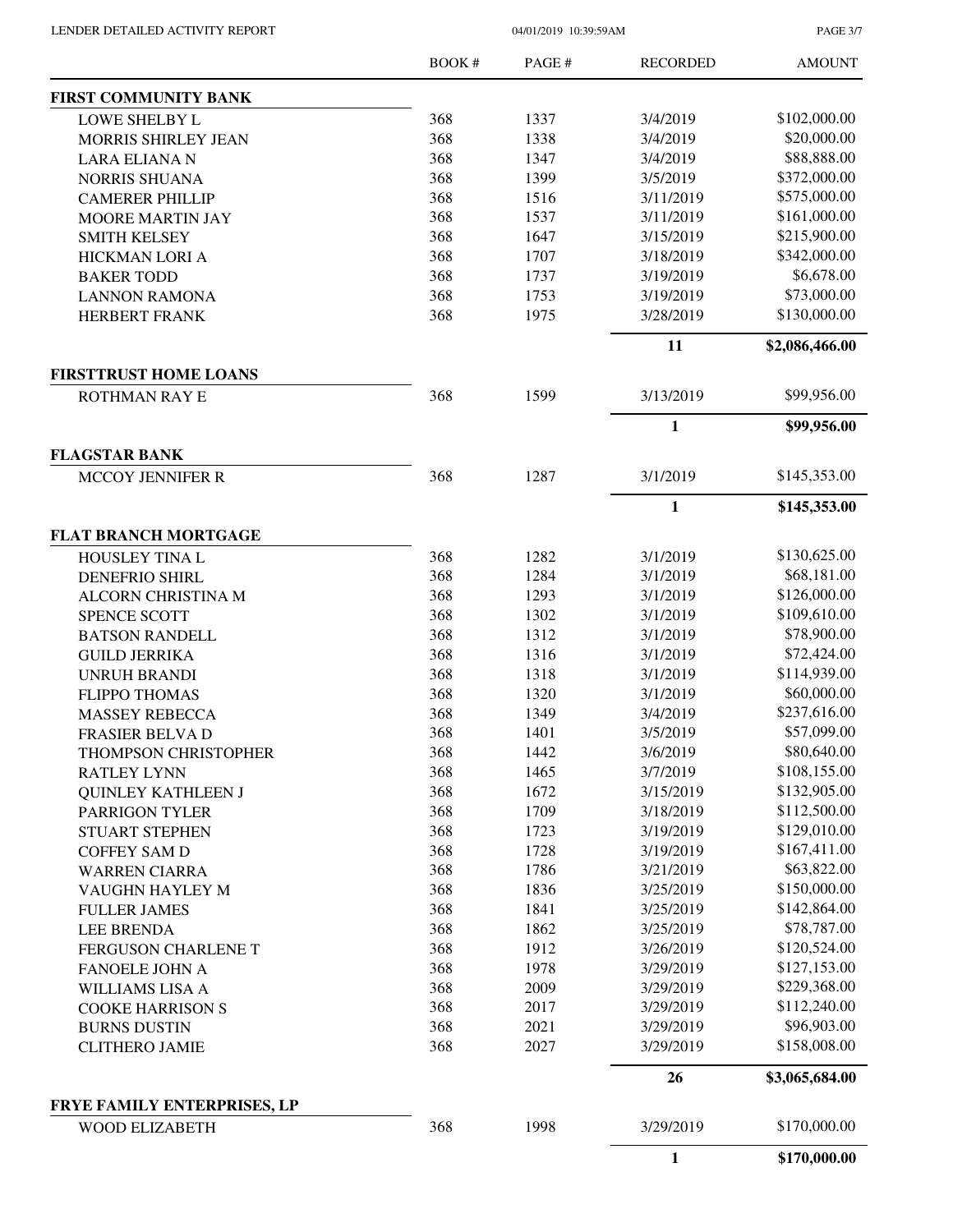|                                                                   | <b>BOOK#</b> | PAGE #       | <b>RECORDED</b>         | <b>AMOUNT</b>              |
|-------------------------------------------------------------------|--------------|--------------|-------------------------|----------------------------|
| <b>GATEWAY MORTGAGE GROUP</b>                                     |              |              |                         |                            |
| <b>BALDWIN SANDRA K</b>                                           | 368          | 1829         | 3/22/2019               | \$95,144.00                |
|                                                                   |              |              | 1                       | \$95,144.00                |
| <b>GERSHMAN MORTGAGE</b>                                          |              |              |                         |                            |
| <b>GRANT FAMILY LIVING TRUST</b>                                  | 368          | 1427         | 3/6/2019                | \$150,000.00               |
|                                                                   |              |              | $\mathbf{1}$            | \$150,000.00               |
| <b>GOSSETT PROPERTIES, LLC</b>                                    |              |              |                         |                            |
| <b>REED LAUSTEN</b>                                               | 368          | 1439         | 3/6/2019                | \$55,000.00                |
|                                                                   |              |              | $\mathbf{1}$            | \$55,000.00                |
| <b>GREAT SOUTHERN BANK</b>                                        |              |              |                         |                            |
| <b>RUARK RUSSELL LEE</b>                                          | 368          | 1756         | 3/20/2019               | \$20,000.00                |
| <b>BRAKER TREY A</b>                                              | 368          | 1918         | 3/27/2019               | \$70,000.00                |
|                                                                   |              |              | $\boldsymbol{2}$        | \$90,000.00                |
| <b>GRENINGER KENNETH W TR</b><br><b>KELLEY JAMIE R</b>            | 368          | 1458         | 3/7/2019                | \$162,000.00               |
|                                                                   |              |              |                         |                            |
| <b>GUARANTY BANK</b>                                              |              |              | $\mathbf{1}$            | \$162,000.00               |
| <b>BEARD WENDY R</b>                                              | 368          | 1472         | 3/7/2019                | \$274,000.00               |
| <b>WOODWARD LEE</b>                                               | 368          | 1538         | 3/11/2019               | \$35,375.00                |
| <b>FELDER TINA J</b>                                              | 368          | 1560         | 3/12/2019               | \$100,000.00               |
| <b>NELSON ASHLEE D</b>                                            | 368          | 1574         | 3/12/2019               | \$69,000.00                |
| <b>CRAIG ABBY RAICHE</b>                                          | 368          | 1740         | 3/19/2019               | \$164,957.00               |
| <b>CHARLES BURT INC</b>                                           | 368          | 1759         | 3/20/2019               | \$305,000.00               |
| <b>RANDALL ROCKY</b>                                              | 368          | 1875         | 3/25/2019               | \$150,508.00               |
|                                                                   |              |              |                         | \$16,875.00                |
| <b>CARNAHAN CASSANDRA</b><br><b>CARNAHAN CASSANDRA</b>            | 368<br>368   | 1992<br>1993 | 3/29/2019<br>3/29/2019  | \$33,377.00                |
|                                                                   |              |              |                         |                            |
|                                                                   |              |              | 9                       | \$1,149,092.00             |
| <b>JOPLIN METRO CREDIT UNION</b>                                  |              |              |                         |                            |
| <b>GARRIGAN DONNA E TR</b>                                        | 368          | 1358         | 3/4/2019                | \$20,000.00<br>\$33,800.00 |
| <b>ELDER LEE ANN</b>                                              | 368<br>368   | 1558<br>1863 | 3/12/2019               | \$23,000.00                |
| <b>FAST NICHOLETTE</b>                                            |              |              | 3/25/2019               |                            |
|                                                                   |              |              | $\overline{\mathbf{3}}$ | \$76,800.00                |
| <b>LEADERONE FINANCIAL CORPORATION</b><br><b>VALDEZ DEBORAH D</b> | 368          | 1995         | 3/29/2019               | \$90,333.00                |
|                                                                   |              |              | $\mathbf{1}$            | \$90,333.00                |
| <b>LIBERTY NATIONAL BANK</b>                                      |              |              |                         |                            |
| MJS & MMS REVOCABLE TRUST                                         | 368          | 1636         | 3/14/2019               | \$248,000.00               |
|                                                                   |              |              | 1                       | \$248,000.00               |
| <b>MID-MISSOURI BANK</b>                                          |              |              |                         |                            |
| <b>HAASE AMBER J</b>                                              | 368          | 1696         | 3/18/2019               | \$50,000.00                |
| MERRIMAN STEPHANIE RENEE                                          | 368          | 1811         | 3/22/2019               | \$71,100.00                |
|                                                                   |              |              | $\boldsymbol{2}$        | \$121,100.00               |
| MISSOURI HOUSING DEVELOPMENT COMMISSION                           |              |              |                         |                            |
| <b>BURNS DUSTIN</b>                                               | 368          | 2033         | 3/29/2019               | \$3,876.12                 |
|                                                                   |              |              | $\mathbf{1}$            | \$3,876.12                 |

PAGE 4/7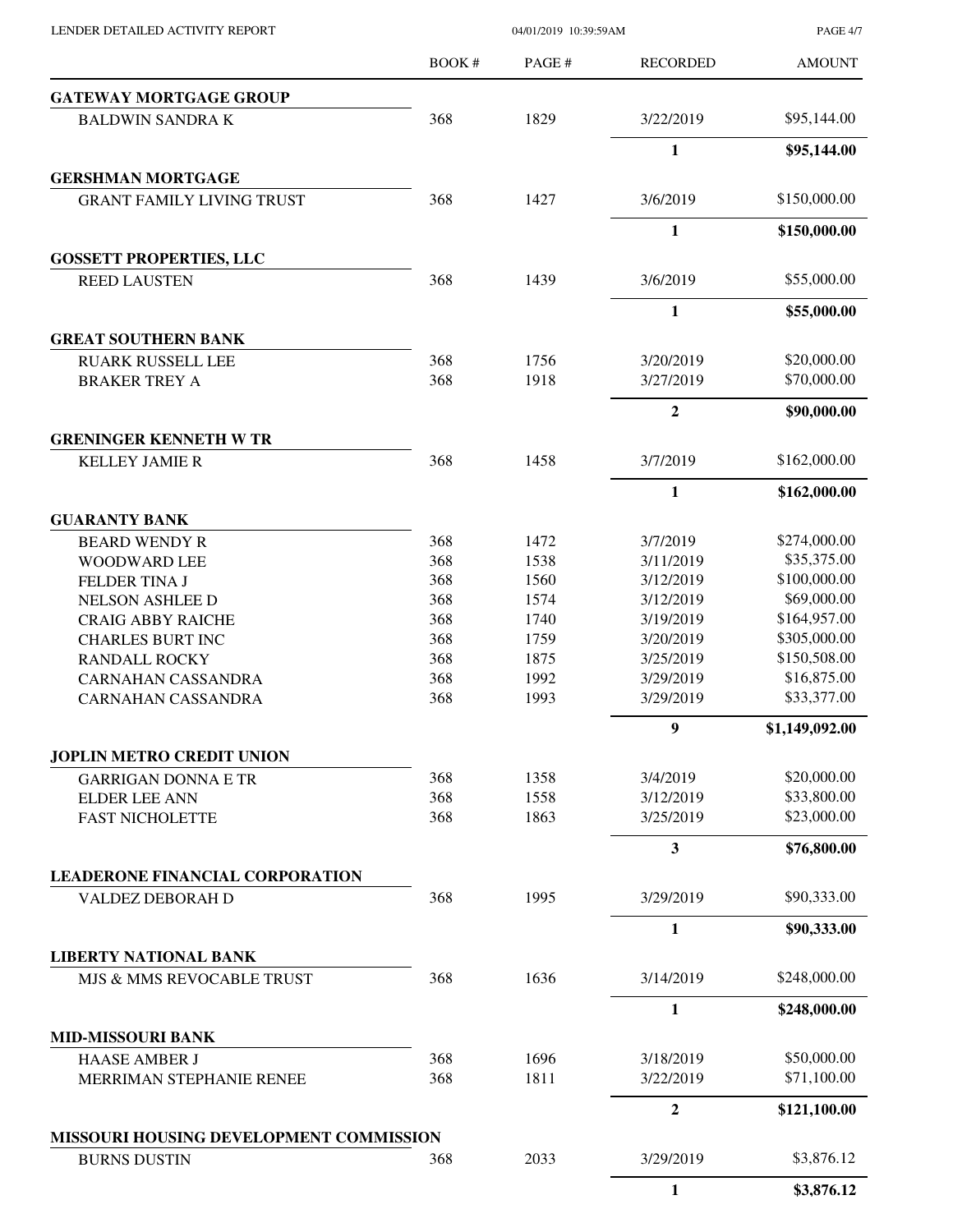| LENDER DETAILED ACTIVITY REPORT                | 04/01/2019 10:39:59AM |              |                         | <b>PAGE 5/7</b>             |
|------------------------------------------------|-----------------------|--------------|-------------------------|-----------------------------|
|                                                | <b>BOOK#</b>          | PAGE#        | <b>RECORDED</b>         | <b>AMOUNT</b>               |
| MORTGAGE RESEARCH CENTER                       |                       |              |                         |                             |
| <b>NUSE DONALD</b>                             | 368                   | 1831         | 3/22/2019               | \$150,228.00                |
| <b>SMITH TAWN</b>                              | 368                   | 1880         | 3/26/2019               | \$100,000.00                |
|                                                |                       |              | $\overline{2}$          | \$250,228.00                |
| <b>MORTGAGE SOLUTIONS OF COLORADO</b>          |                       |              |                         |                             |
| WEBER KIMBERLY D                               | 368                   | 1534         | 3/11/2019               | \$335,256.00                |
|                                                |                       |              | $\mathbf{1}$            | \$335,256.00                |
| <b>NAVY FEDERAL CREDIT UNION</b>               |                       |              |                         |                             |
| <b>BEDFORD ANDREW</b><br><b>SMITH TREY</b>     | 368<br>368            | 1437<br>1946 | 3/6/2019<br>3/27/2019   | \$80,000.00<br>\$260,482.00 |
|                                                |                       |              | $\boldsymbol{2}$        | \$340,482.00                |
| <b>NEFF FAMILY TRUST</b>                       |                       |              |                         |                             |
| <b>REYES YMELDA</b>                            | 368                   | 1398         | 3/5/2019                | \$65,000.00                 |
|                                                |                       |              | $\mathbf{1}$            | \$65,000.00                 |
| NEOSHO AREA HABITAT FOR HUMANITY               |                       |              |                         |                             |
| MARSHALL WHITTNEY                              | 368                   | 1816         | 3/22/2019               | \$39,516.00                 |
|                                                |                       |              | 1                       | \$39,516.00                 |
| <b>NICHOLS PAULA</b>                           |                       |              |                         |                             |
| <b>BALLARD ERIKA</b>                           | 368                   | 1310         | 3/1/2019                | \$100,000.00                |
|                                                |                       |              | $\mathbf{1}$            | \$100,000.00                |
| <b>NICHOLS WILLIAM</b><br><b>BALLARD JASON</b> | 368                   | 1310         | 3/1/2019                | \$100,000.00                |
|                                                |                       |              | $\mathbf{1}$            | \$100,000.00                |
| <b>OAKSTAR BANK</b>                            |                       |              |                         |                             |
| LEDFORD CONSTRUCTION & DEVELOPMENT ( 368       |                       | 1970         | 3/28/2019               | \$184,500.00                |
| YOGIJIKRUPA HOSPITALITY-D, LLC                 | 368                   | 1983         | 3/29/2019               | \$4,498,000.00              |
|                                                |                       |              | $\overline{2}$          | \$4,682,500.00              |
| PARKER PROPERTIES & INVESTMENTS, LLC           |                       |              |                         |                             |
| <b>LIBERTY BANK</b>                            | 368                   | 1477         | 3/8/2019                | \$0.00                      |
|                                                |                       |              | $\mathbf{1}$            | \$0.00                      |
| <b>PEOPLES BANK</b>                            |                       |              |                         |                             |
| TERRY AMANDA K                                 | 368                   | 1365         | 3/4/2019                | \$100,500.00                |
| <b>EDGERTON STEPHANIE</b>                      | 368                   | 1500         | 3/8/2019                | \$43,875.00                 |
| ROYAL PORTRUSH, LLC                            | 368                   | 1505         | 3/8/2019                | \$1,052,075.09              |
| <b>CHARLTON OBERN LEE JR</b>                   | 368                   | 1561         | 3/12/2019               | \$276,250.00                |
| <b>ELBERT DUSTY</b>                            | 368                   | 1605         | 3/14/2019               | \$385,000.00                |
| <b>ERAMO DEEANN</b>                            | 368                   | 1745         | 3/19/2019               | \$31,000.00                 |
| PATRUM CYNTHIA R                               | 368                   | 1826         | 3/22/2019               | \$75,000.00                 |
| <b>PINNACLE BANK</b>                           |                       |              | $\overline{7}$          | \$1,963,700.09              |
| HERMANN JENNIFER N                             | 368                   | 1601         | 3/13/2019               | \$257,300.00                |
| <b>FARIAS RUIZ</b>                             | 368                   | 1921         | 3/27/2019               | \$123,000.00                |
| <b>TREWYN SERA</b>                             | 368                   | 2014         | 3/29/2019               | \$154,000.00                |
|                                                |                       |              | $\overline{\mathbf{3}}$ | \$534,300.00                |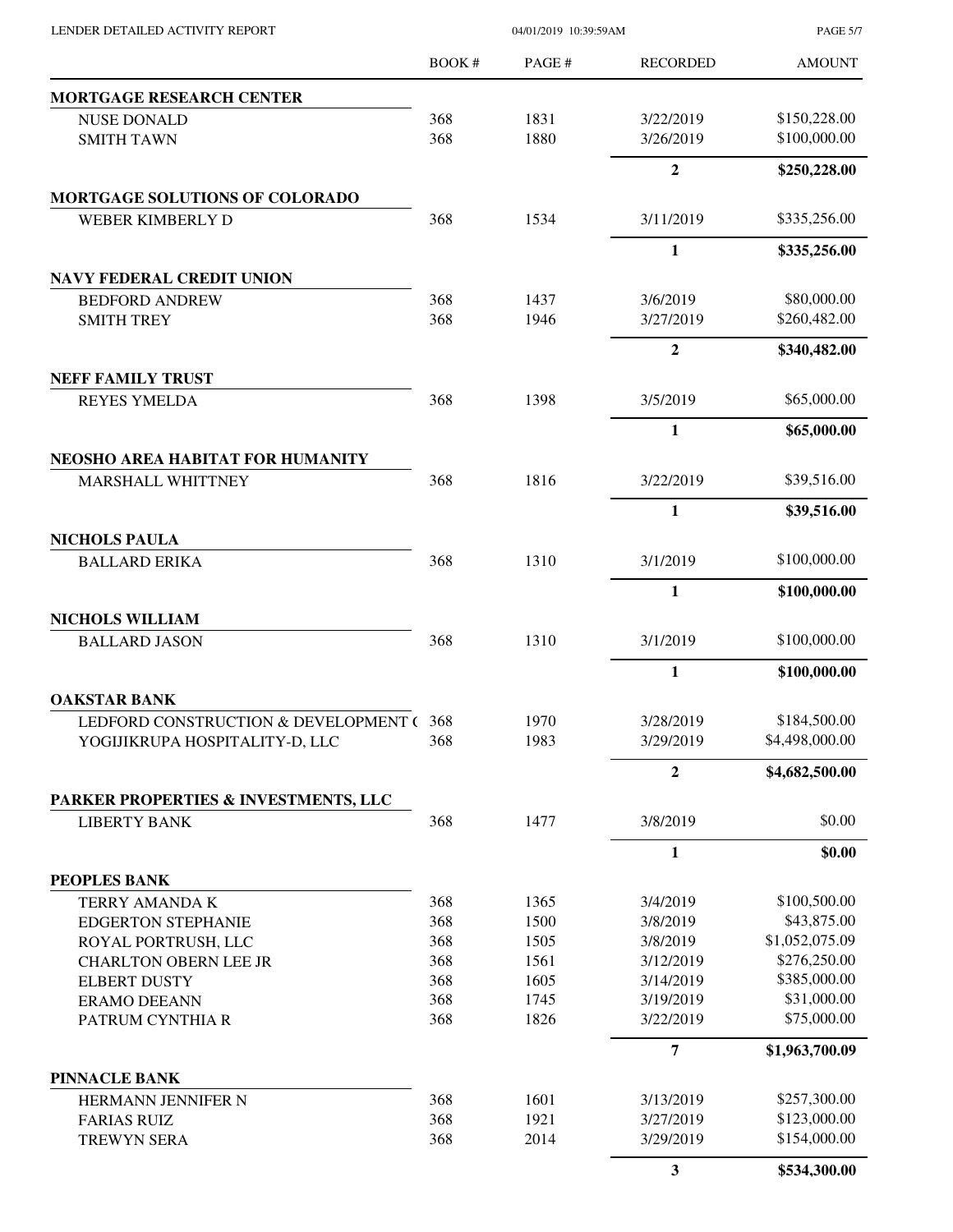PAGE 6/7

|                                      | <b>BOOK#</b> | PAGE# | <b>RECORDED</b> | <b>AMOUNT</b>  |
|--------------------------------------|--------------|-------|-----------------|----------------|
| <b>QUICKEN LOANS</b>                 |              |       |                 |                |
| <b>BREWER KAITHLYN</b>               | 368          | 1484  | 3/8/2019        | \$150,450.00   |
| HARPER DEBORAH R                     | 368          | 1706  | 3/18/2019       | \$175,200.00   |
| <b>GROVER JONATHAN</b>               | 368          | 1822  | 3/22/2019       | \$85,310.00    |
| <b>KERN JANET K</b>                  | 368          | 1881  | 3/26/2019       | \$80,917.00    |
| <b>FANCHER MANDY B</b>               | 368          | 1882  | 3/26/2019       | \$213,000.00   |
| <b>GARNER JODIE ELIZABETH</b>        | 368          | 1897  | 3/26/2019       | \$177,200.00   |
| <b>SCHRAM DIANNE P</b>               | 368          | 1917  | 3/27/2019       | \$186,000.00   |
| <b>ADAMS KEITH</b>                   | 368          | 1956  | 3/28/2019       | \$150,000.00   |
|                                      |              |       | 8               | \$1,218,077.00 |
| <b>RAYMOND JAMES BANK</b>            |              |       |                 |                |
| <b>GRAY ROBERT</b>                   | 368          | 1406  | 3/5/2019        | \$141,000.00   |
|                                      |              |       | $\mathbf{1}$    | \$141,000.00   |
| SECURITY BANK AND TRUST COMPANY      |              |       |                 |                |
| RW LANDIS ENTERPRISES, LLC           | 368          | 1660  | 3/15/2019       | \$319,965.00   |
| WILHAM PROPERTY MANAGEMENT, LLC      | 368          | 1666  | 3/15/2019       | \$150,000.00   |
| WILHAM PROPERTY MANAGEMENT, LLC      | 368          | 1668  | 3/15/2019       | \$1,400,000.00 |
| WILHAM PROPERTY MANAGEMENT, LLC      | 368          | 1670  | 3/15/2019       | \$116,038.00   |
|                                      |              |       | 4               | \$1,986,003.00 |
| <b>SIMMONS BANK</b>                  |              |       |                 |                |
| <b>VIA MELISSA</b>                   | 368          | 1874  | 3/25/2019       | \$46,000.00    |
| <b>VIA MELISSA</b>                   | 368          | 1944  | 3/27/2019       | \$0.00         |
|                                      |              |       | $\overline{2}$  | \$46,000.00    |
| <b>SOUTHWEST MISSOURI BANK</b>       |              |       |                 |                |
| <b>GRIFFIN MIRISSA</b>               | 368          | 1290  | 3/1/2019        | \$87,200.00    |
| CORAM DEO LAND, LLC                  | 368          | 1334  | 3/4/2019        | \$152,000.00   |
| WHITTINGTON SHIRLEY J                | 368          | 1386  | 3/5/2019        | \$48,000.00    |
| PARMLEY JILL A                       | 368          | 1387  | 3/5/2019        | \$258,000.00   |
| WERRIES SAMANTHA                     | 368          | 1476  | 3/7/2019        | \$56,000.00    |
| <b>HAMPTON MARSHAL</b>               | 368          | 1494  | 3/8/2019        | \$82,500.00    |
| NENNEMAN JENNIFER L                  | 368          | 1495  | 3/8/2019        | \$30,000.00    |
| KNIGHT LAUREN L                      | 368          | 1497  | 3/8/2019        | \$216,000.00   |
| <b>GAMBILL MARY KATHERINE</b>        | 368          | 1535  | 3/11/2019       | \$395,000.00   |
| <b>BELL KELLY</b>                    | 368          | 1542  | 3/12/2019       | \$148,000.00   |
| THE PRESLEY FAMILY TRUST             | 368          | 1583  | 3/13/2019       | \$500,000.00   |
| <b>LEWIS DAVID P</b>                 | 368          | 1613  | 3/14/2019       | \$92,929.00    |
| <b>LORENSON LEAH KAY</b>             | 368          | 1678  | 3/15/2019       | \$48,000.00    |
| <b>HANLON MARY LOU</b>               | 368          | 1689  | 3/18/2019       | \$168,000.00   |
| TURLEY PATRICIA A                    | 368          | 1690  | 3/18/2019       | \$140,000.00   |
| ABUNDANT LIFE ASSEMBLY OF GOD OF NEO | 368          | 1692  | 3/18/2019       | \$60,000.00    |
| FAHRENBRUCH BEVERLY G P              | 368          | 1693  | 3/18/2019       | \$150,000.00   |
| PRESLEY REBECCA J                    | 368          | 1694  | 3/18/2019       | \$300,000.00   |
| SACKSTEDER MICHELE RENAE             | 368          | 1761  | 3/20/2019       | \$75,600.00    |
| <b>BRYANT SHAUNA K</b>               | 368          | 1803  | 3/21/2019       | \$125,600.00   |
| HARVEL LINDA J                       | 368          | 1999  | 3/29/2019       | \$308,125.00   |
|                                      |              |       | 21              | \$3,440,954.00 |
| <b>STATE FARM BANK</b>               |              |       |                 |                |
| FRIEND MARK A                        | 368          | 2029  | 3/29/2019       | \$30,000.00    |
|                                      |              |       | 1               | \$30,000.00    |